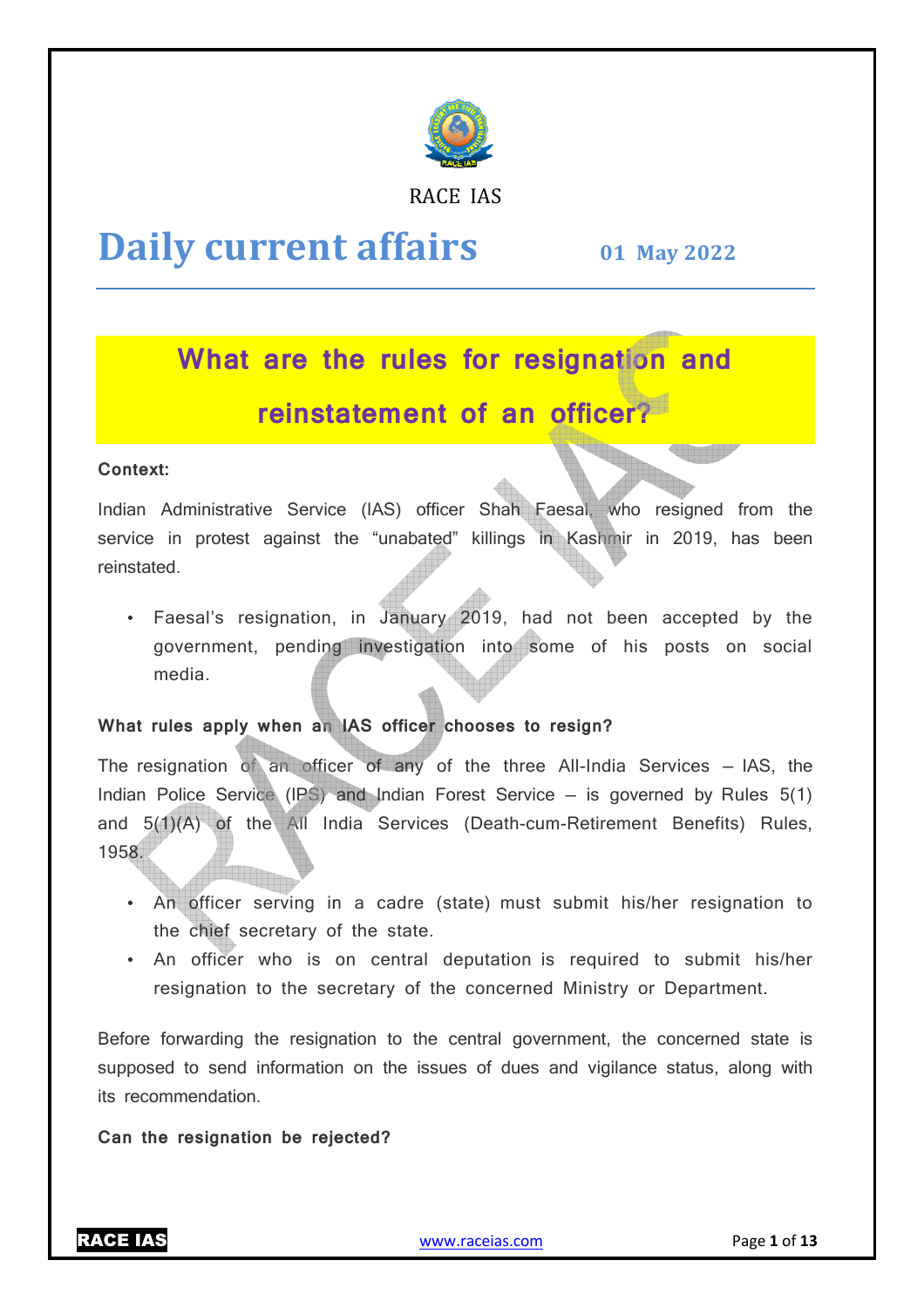The state checks to see if any dues are outstanding against the officer, as well as the vigilance status of the officer or whether any cases of corruption etc. are pending against him/her. In case there is such a case, the resignation is normally rejected.

#### **Competent authorities are:**

Minister of State at the Department of Personnel & Training (DoPT) in respect of the IAS, the Minister for Home Affairs in respect of the IPS, and the Minister for Environment, Forest and Climate Change in respect of the Forest Service.

**Is an officer allowed to withdraw a resignation that has already been submitted?** 

The central government may permit an officer to withdraw his/her resignation "in the public interest".

# **Sources: Indian Express**

# **Global Security Initiative:**

#### **Context:**

A new Global Security Initiative has been put forward by Chinese President Xi Jinping.

• This initiative will look to counter the Indo-Pacific strategy and the Quad – the India, U.S., Australia, Japan grouping.

**Aim of this initiative:** 

- As per the Chinese President, Global Security Initiative will stay committed to the vision of common, comprehensive, cooperative and sustainable security.
- It would oppose unilateralism, and say no to group politics and bloc confrontation.
- This initiative would oppose the wanton use of unilateral sanctions and long-arm jurisdiction.

# **Key Principles:**

• This initiative would build an Asian security model of mutual respect, openness and integration.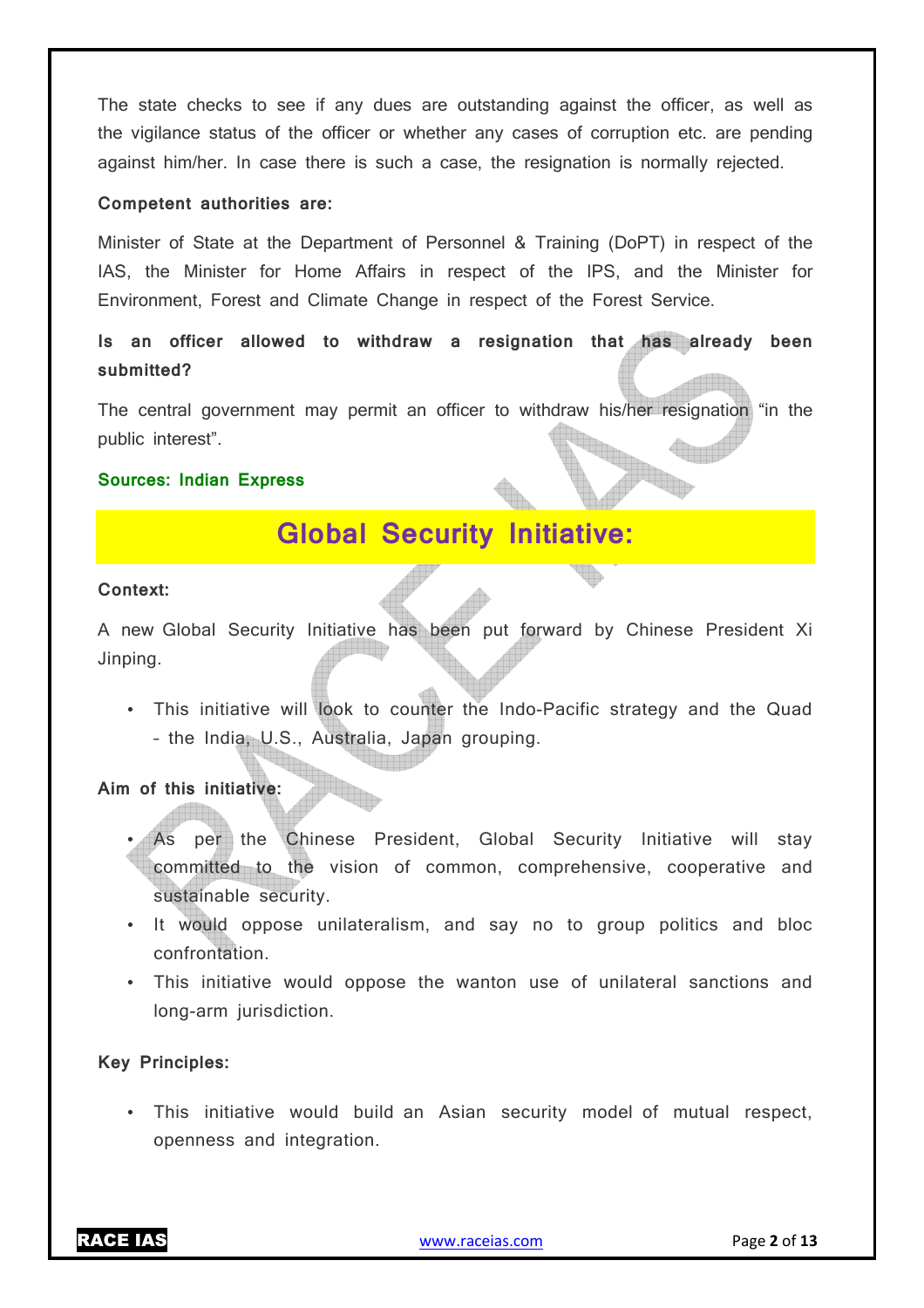- It would oppose the destruction of the international order under the banner of so-called rules.
- It will also oppose the dragging of the world under the cloud of the new cold war.
- This initiative will oppose the use of the Indo-Pacific strategy to divide the region and create a new Cold War, and the use of military alliances to put together an Asian version of NATO.

# **Need for:**

With growing threats posed by unilateralism, hegemony and power politics, and increasing deficits in peace, security, trust and governance, mankind is facing more and more intractable problems and security threats.

- Thus, China held that the Global security initiative is envisaged to uphold the principle of "indivisible security".
- The principle of "indivisible security" means that no country can strengthen its own security at the expense of others.

# **What are Events Signaling a New Cold War?**

- China's aggressive development under the relatively enlightened authoritarianism.
- In order to contain rising China's assertiveness, the US under its 'pivot to Asia policy' Has launched a Quad initiative & Indo pacific narrative.
- Most recently, the US proposed to expand G7 to G-11 without including China in it.
- China's actions in the South China Sea, first by land reclamation and then constructing artificial islands for extending extra-territorial claim, has seen sharp criticism from the US and its allies.

# **What are China's views on the Quad?**

- There is a general understanding that the Quad would not take on a military dimension against any country. The strategic community in China, nevertheless, had branded it an emerging "Asian NATO".
- Notably, Japanese PM Shinzo Abe's "Confluence of Two Seas" address to the Indian Parliament gave a fresh impetus to the Quad concept. This recognised the economic rise of India.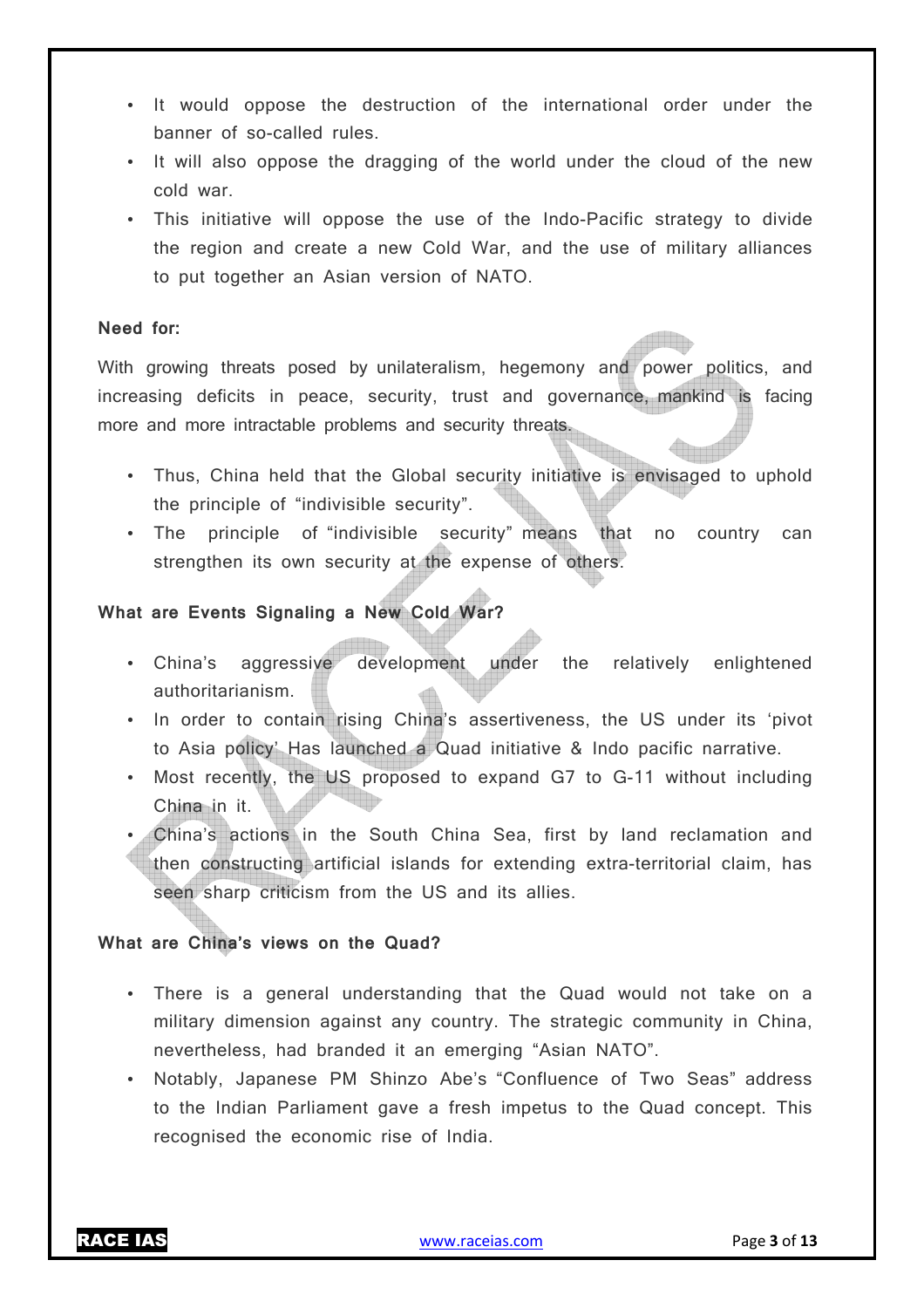#### **Concerns for India:**

- There could be a warning for New Delhi in these efforts, that others are stitching up formal, institutionalized security cooperation that leave India out.
- With two new treaties now in the region—AUKUS being the other—and more potentially on their way, New Delhi needs to consider seriously whether its continuing scepticism of closer security cooperation with others best serves India's interest.
- More problematically, it is another indicator that India has not entirely escaped its traditional aversion to external security partnerships even when the limitations of its domestic capacities are self-evident.

#### **Sources: the Hindu.**

# **Issues surrounding sedition:**

#### **Context:**

NCP chief Sharad Pawar recently created a stir with his affidavit before the Bhima Koregaon inquiry commission, wherein he said that the archaic **sedition** law should be repealed.

• He said there were acts like Unlawful Activities Prevention Act (UAPA) in place that could effectively deal with these activities.

**Need for:** 

- The section is being more misused than used these days; anyone who criticises the government is arrested under the stringent sedition.
- In most of the cases innocents were being framed.
- If one looks at the recent cases where the sedition charges have been invoked, then most of them are fairly covered under other law and order provisions.

# **Arguments in Support of Section 124A:**

• Section 124A of the IPC has its utility in combating anti-national, secessionist and terrorist elements.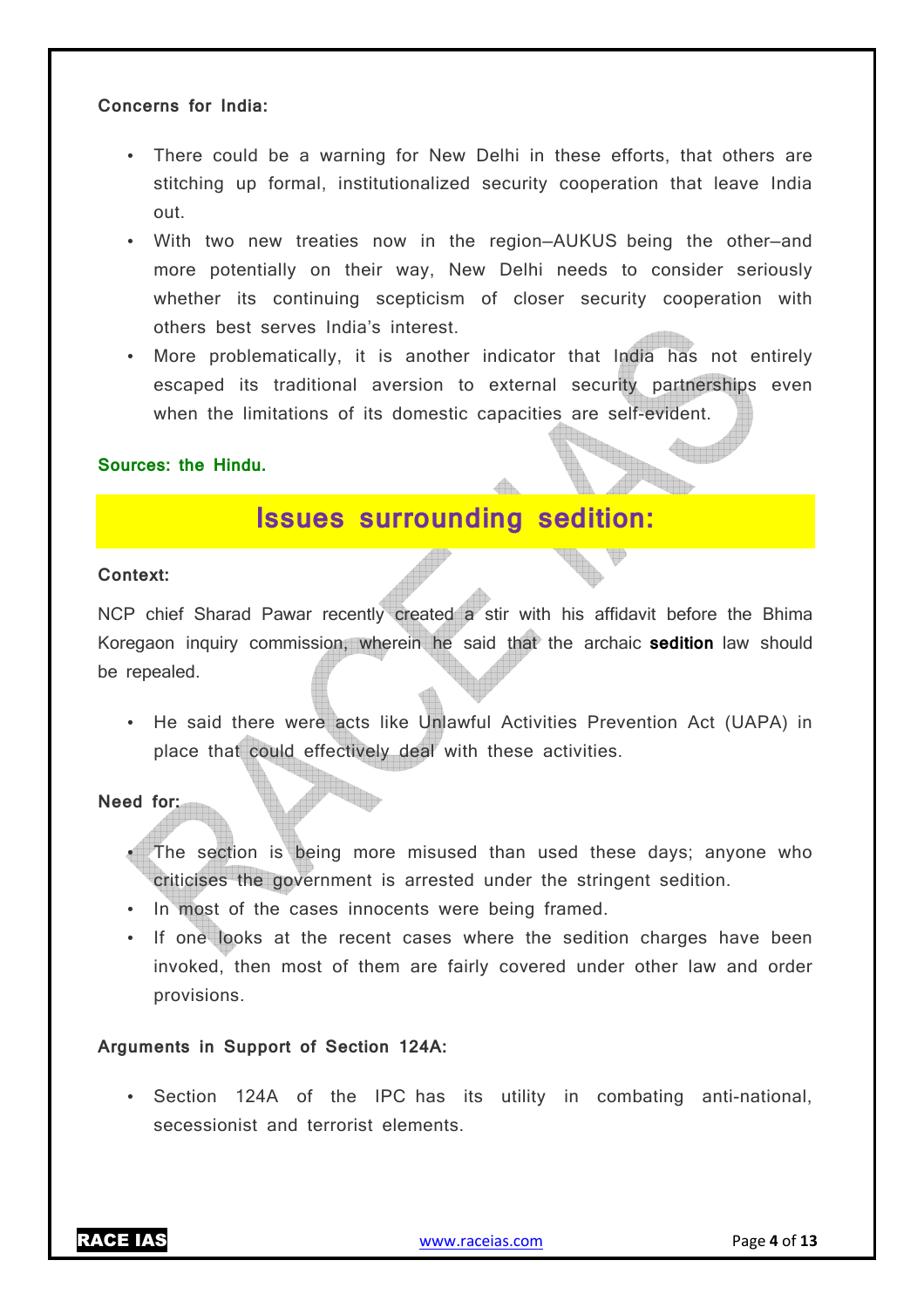- It protects the elected government from attempts to overthrow the government with violence and illegal means. The continued existence of the government established by law is an essential condition of the stability of the State.
- If contempt of court invites penal action, contempt of government should also attract punishment.
- Many districts in different states face a maoist insurgency and rebel groups virtually run a parallel administration. These groups openly advocate the overthrow of the state government by revolution.

Against this backdrop, the abolition of Section 124A would be ill-advised merely because it has been wrongly invoked in some highly publicized cases.

#### **What is sedition?**

Section 124A of the IPC states, "Whoever, by words, either spoken or written, or by signs, or by visible representation, or otherwise, brings or attempts to bring into hatred or contempt, or excites or attempts to excite disaffection towards, the government established by law in shall be punished with imprisonment for life, to which fine may be added, or with imprisonment which may extend to three years, to which fine may be added, or with fine."

#### **Need for a proper definition?**

The sedition law has been in controversy for far too long. Often the governments are criticized for using the law  $-$  Section 124-A of the Indian Penal Code (IPC)  $$ against vocal critics of their policies.

• Therefore, this Section is seen as a restriction of individuals' freedom of expression and falls short of the provisions of reasonable restrictions on freedom of speech under Article 19 of the Constitution.

The law has been in debate ever since it was brought into force by the colonial British rulers in 1860s. Several top freedom movement leaders including Mahatma Gandhi and Jawaharlal Nehru were booked under the sedition law.

- 1. Mahatma Gandhi described it as the "prince among the political sections of the Indian Penal Code designed to suppress the liberty of the citizen."
- 2. Nehru had described it as "highly objectionable and obnoxious" which "should have no place in any body of laws that we might pass". Nehru said, "The sooner we get rid of it the better."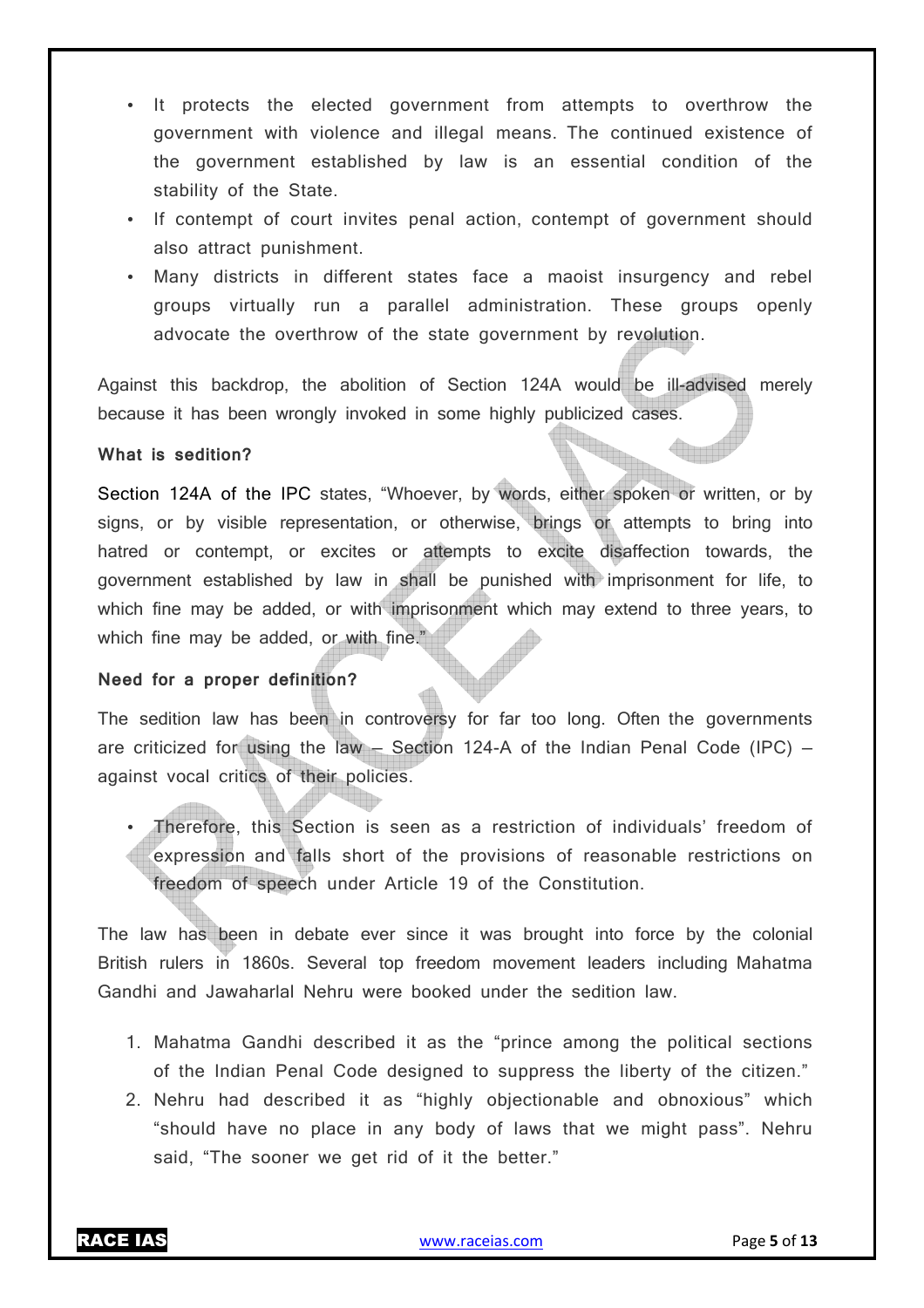#### **Relevant Supreme Court judgements:**

### **1. The Kedar Nath Singh vs State of Bihar case (1962):**

While dealing with offences under Section 124A of the IPC, a five-judge Supreme Court constitutional bench had, in the Kedar Nath Singh vs State of Bihar case (1962), laid down some guiding principles.

• The court ruled that comments-however strongly worded-expressing disapprobation of the actions of the government without causing public disorder by acts of violence would not be penal.

# **1. The Balwant Singh vs State of Punjab (1995) case:**

In this case, the Supreme Court had clarified that merely shouting slogans, in this case Khalistan Zindabad, does not amount to sedition. Evidently, the sedition law is being both misunderstood and misused to muzzle dissent.

# **Recent views of Supreme Court:**

The Supreme Court, in June 2021, said "it is time to define the limits of sedition".

• The observation was made while dealing with the writ petitions filed by two news channels seeking the quashing of FIR and contempt petitions.

# **General observations made by the Court on Sedition:**

- It is time we define the limits of sedition.
- Provisions of 124A (sedition) and 153 (promoting enmity between classes) of the IPC require interpretation, particularly on the issue of the rights of press and free speech.

# **Sources: the Hindu**

# **5G service roll-out likely in Aug.-Sept:**

#### **Context:**

Union Minister of Communications, Shri Ashwini Vaishnaw, recently said that the commercial rollout of 5G services could be expected from August-September 2022 onwards.

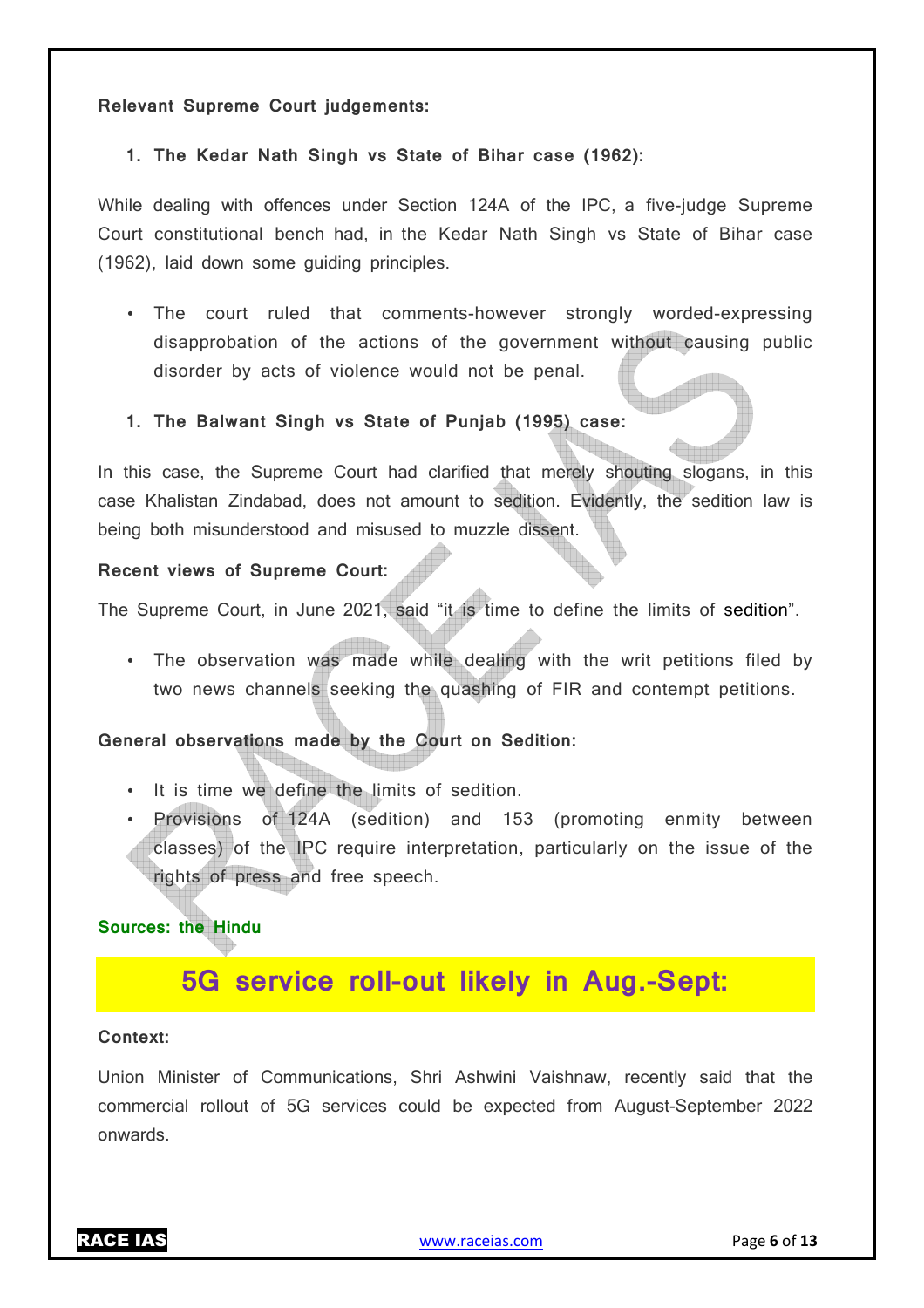• The government is confident of resolving issues related to high spectrum pricing with the industry.

#### **What is 5G?**

• 5G is the next generation of mobile broadband that will eventually replace, or at least augment 4G LTE connection. e industry.<br>
ext generation of mobile broadband tha<br>
least augment 4G LTE connection.<br> **ts of the 5G technology:**<br>
a millimeter wave spectrum (30-300 GHz)

#### **Features and benefits of the 5G technology:**

- 1. Operate in the millimeter wave spectrum  $(30-300)$  GHz) which have the advantage of sending large amounts of data at very high speeds.
- 2. Operates in 3 bands, namely low, mid and high frequency spectrum.
- 3. Reduced latency will support new applications that leverage the power of 5G, the Internet of Things (IoT), and artificial intelligence.
- 4. Increased capacity on 5G networks can minimize the impact of load spikes, like those that take place during sporting events and news events.



# **Significance of the technology:**

India's National Digital Communications Policy 2018 highlights the importance of 5G when it states that the convergence of a cluster of revolutionary technologies including 5G, the cloud, Internet of Things (IoT) and data analytics, along with a<br>growing start-up community, promise to accelerate and deepen its digital engagement, growing start-up community, promise to accelerate and deepen its digital engagement, opening up a new horizon of opportunities.

#### Challenges for 5G Roll-out in India: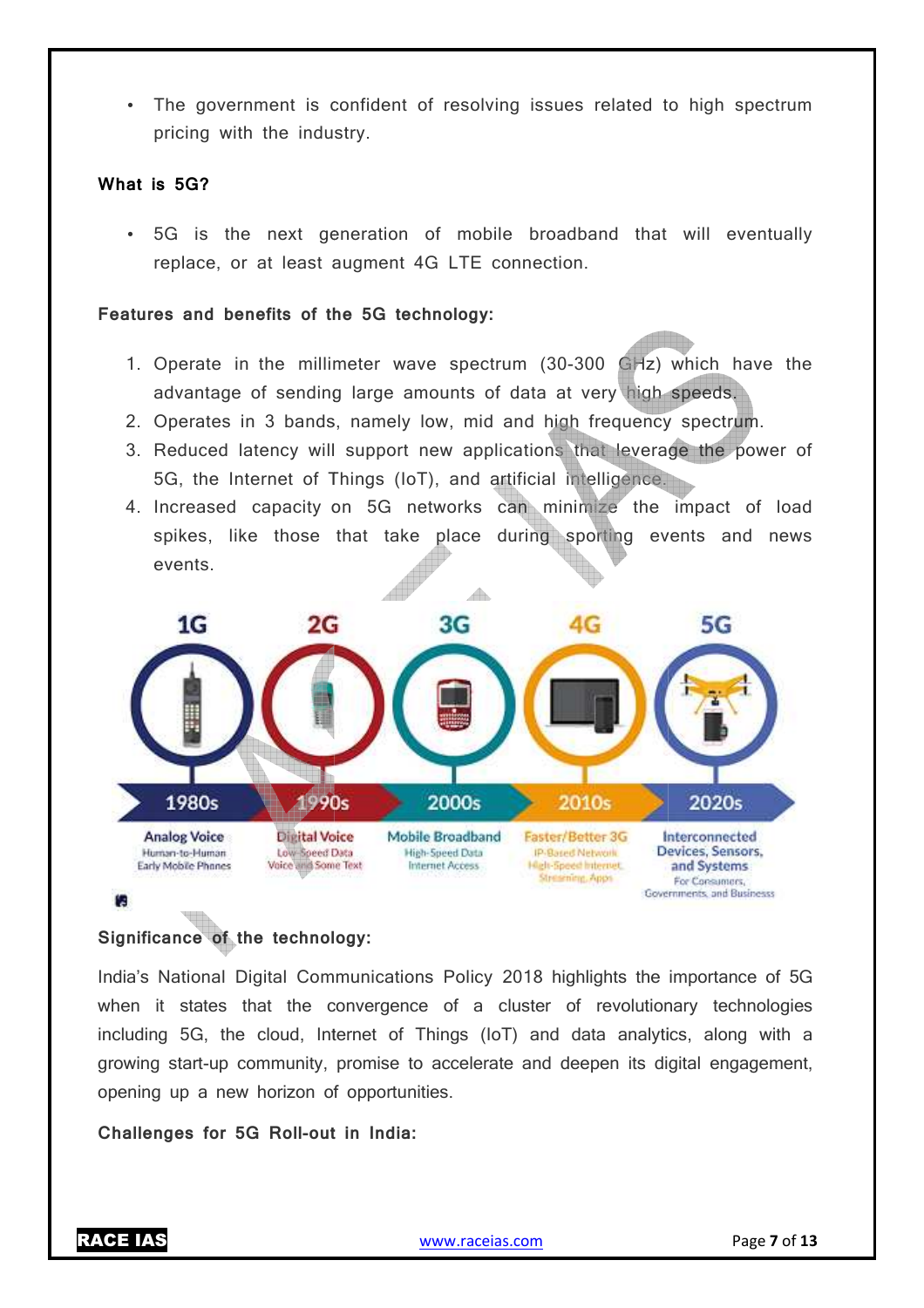Procedural Delays: India's telecom sector is greatly affected by the procedural delays and their multiple issues.

Affordability of Spectrum: Many countries around the world may already roll out 5G connectivity to its users but, in India, the 5G spectrum is yet to be allocated.

Last-mile Connectivity: Catering to last-mile broadband connectivity in Tier-II, Tier-III cities and rural homes are challenging since India lacks optical fiber infrastructure and Greenfield deployment which has immensely affected last-mile connectivity.

Affordable 5G Devices: On the consumer front, affordable 5G devices are yet to take their place in the market.

# **Sources: Indian Express.**

# **What is NASA's new communications system LCRD?**

#### **Context:**

NASA recently demonstrated its Laser Communications Relay Demonstration (LCRD). It was launched in December 2021.

- It is the agency's first-ever laser communications system.
- The LCRD will help the agency test optical communication in space.

# **About LCRD:**

LCRD is a technology demonstration that will pave the way for future optical communications missions.

- The LCRD payload is hosted onboard the US Department of Defense's Space Test Program Satellite 6 (STPSat-6).
- It will be in a geosynchronous orbit, over 35,000km above Earth.

# **Advantages of optical communications systems:**

Optical communications systems are smaller in size, weight, and require less power compared with radio instruments.

- A smaller size means more room for science instruments.
- Less weight means a less expensive launch.
- Less power means less drain on the spacecraft's batteries.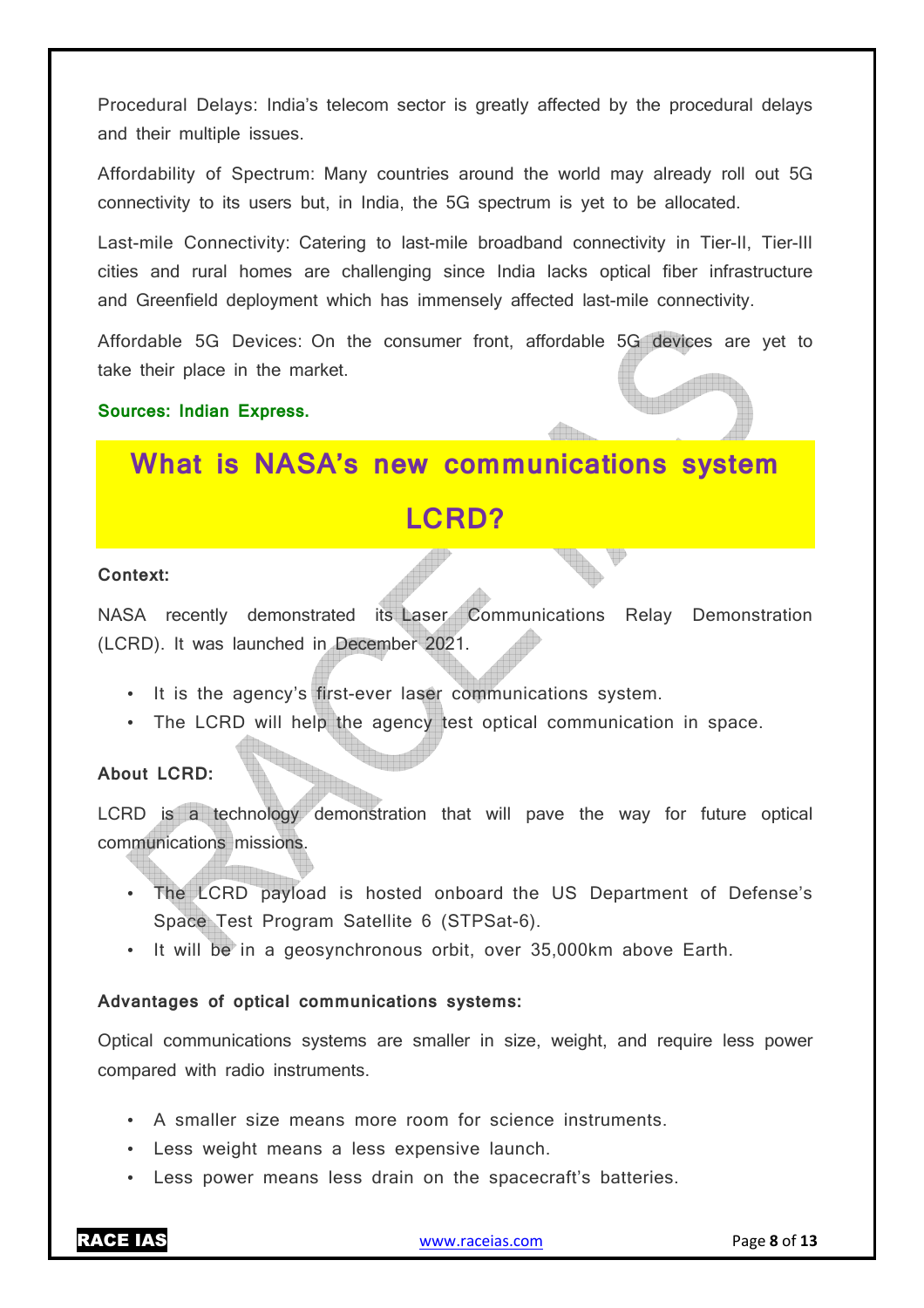• With optical communications supplementing radio, missions will have unparalleled communications capabilities.

#### **Laser VS radio:**

Laser communications and radio waves use different wavelengths of light.

• Laser uses infrared light and has a shorter wavelength than radio waves. This will help the transmission of more data in a short time.

#### **Sources: Indian Express.**

# **National Curriculum Framework (NCF):**

#### **Context:**

The 'Mandate Document: Guidelines for the Development of the NCF was recently released.

#### **Background:**

The National Education Policy (NEP), 2020 recommends the development of National Curriculum Frameworks (NCF) in four areas- School Education, Early Childhood Care and Education (ECCE), Teacher Education and Adult Education.

### **About the NCF:**

The NCF includes the National Curriculum Framework for School Education (NCFSE), the National Curriculum Framework for Early Childhood Care & Education (NCFECCE), the National Curriculum Framework for Teacher Education (NCFTE), and the National Curriculum Framework for Adult Education (NCFAE).

#### **Significance:**

The mandate document will bring about a paradigm shift with focus on holistic development of children, emphasis on skilling, vital role of teachers, learning in mother tongue, cultural rootedness. It is also a step towards decolonisation of the Indian education system.

**Highlights of the National Education policy:** 

1. Public spending on education by states, Centre to be raised to 6% of the GDP.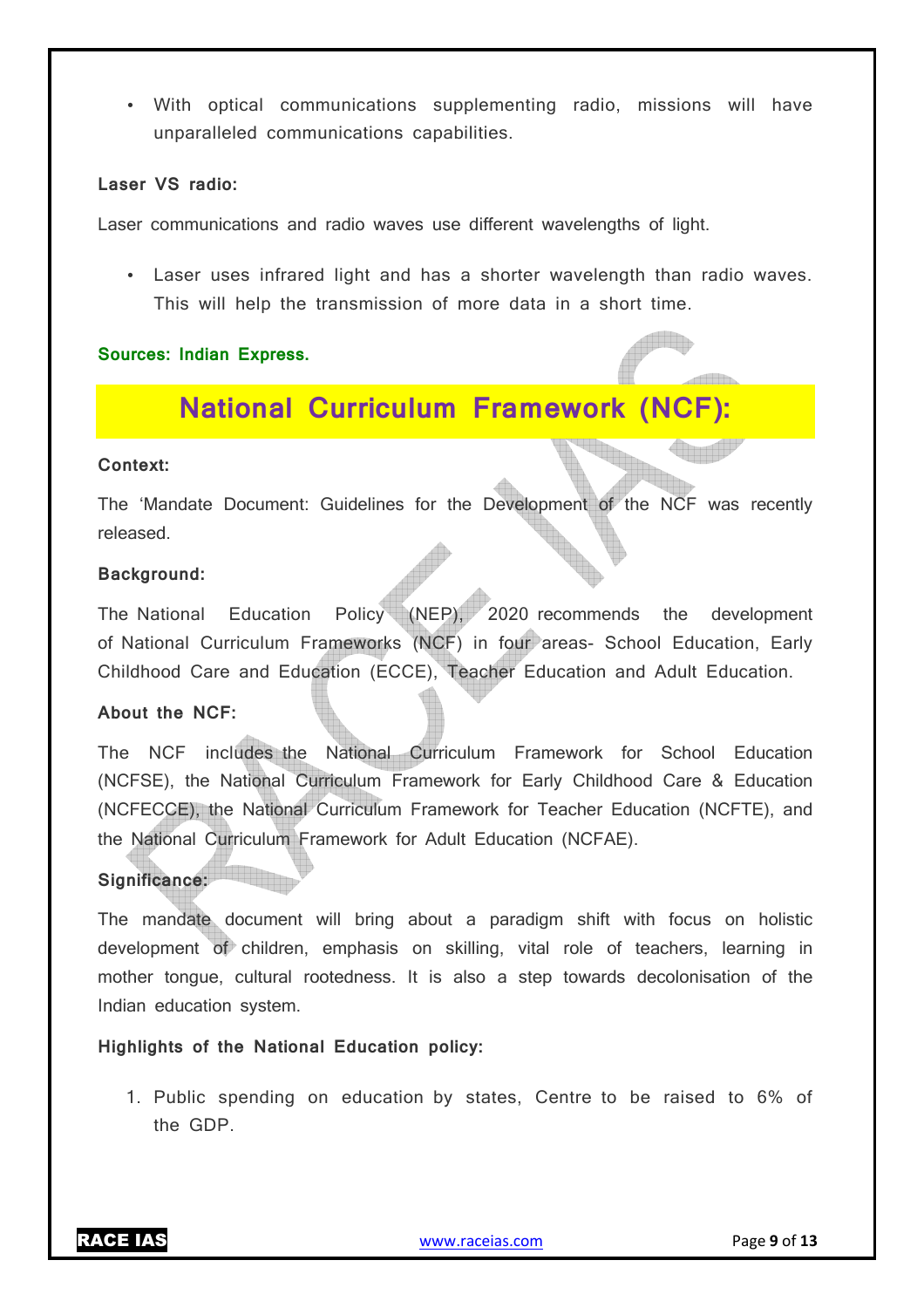2. Ministry of Human Resource Development to be renamed Minister of Education.

#### **Digital Education- related:**

- 1. An autonomous body, the national educational technology forum, will be created for the exchange of ideas on use of technology to enhance learning, assessment, planning and administration.
- 2. Separate technology unit to develop digital education resources. The new unit will coordinate digital infrastructure, content and capacity building.

# **Teacher Education- related:**

- 1. By 2030, the minimum degree qualification for teaching will be a four year integrated B.Ed. degree.
- 2. Teachers will also be given training in online educational methods relevant to the Indian situation in order to help bridge the digital divide.

#### **School Education- related:**

- 1. Universalise the pre-primary education (age range of 3-6 years) by 2025.
- 2. Universalization of Education from pre-school to secondary level with 100 % GER in school education by 2030.
- 3. A new school curriculum with coding and vocational studies from class 6 will be introduced.
- 4. A child's mother tongue will be used as the medium of instruction till class 5.
- 5. A new curricular framework is to be introduced, including the preschool and Anganwadi years.
- 6. A National Mission on Foundational Literacy and Numeracy will ensure basic skills at the class 3 level by 2025.
- 7. Board exams to be easier, redesigned. Exams will test core competencies rather than memorising facts, with all students allowed to take the exam twice.
- 8. School governance is set to change, with a new accreditation framework and an independent authority to regulate both public and private schools.

**Higher Education- related:**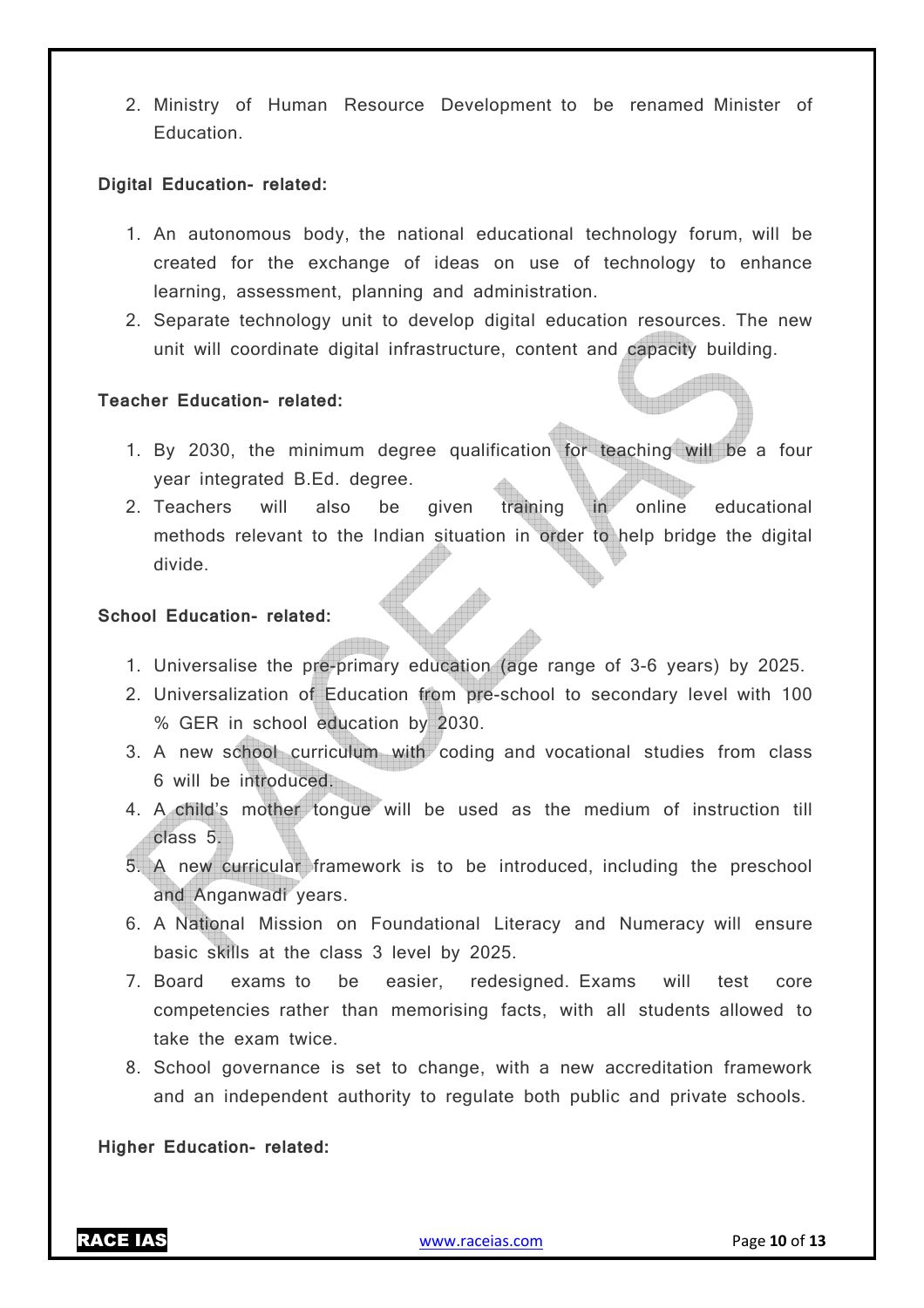- 1. Four year undergraduate degrees with multiple entry and exit options will be introduced.
- 2. The M.Phil degree will be abolished.
- 3. New umbrella regulator for all higher education except medical, legal courses.
- 4. An Academic Bank of Credit will be set up to make it easier to transfer between institutions.
- 5. College affiliation system to be phased out in 15 years, so that every college develops into either an autonomous degree-granting institution, or a constituent college of a university.
- 6. It also aims to double the Gross Enrolment Ratio in higher education, including vocational education, from 26.3% in 2018 to 50% by 2035, with an additional 3.5 crore new seats.

# **Traditional knowledge- related:**

1. Indian knowledge systems, including tribal and indigenous knowledge, will be incorporated into the curriculum in an accurate and scientific manner.

# **Special focus:**

- 1. Regions such as aspirational districts, which have large number of students facing economic, social or caste barriers will be designated as 'Special Educational Zones'.
- 2. The Centre will also set up a Gender Inclusion Fund to build the country's capacity to provide equitable quality education to all girls and transgender students.

# **Financial support:**

Meritorious students belonging to SC, ST, OBC and other socially and economically disadvantaged groups will be given incentives.

# **New Curricular and Pedagogical Structure:**

The NEP proposes changing the existing 10+2 Curricular and Pedagogical Structure with 5+3+3+4 design covering the children in the age group 3-18 years. Under this –

- 1. Five years of the Foundational Stage: 3 years of pre-primary school and Grades 1, 2;
- 2. Three years of the Preparatory (or Latter Primary) Stage: Grades 3, 4, 5;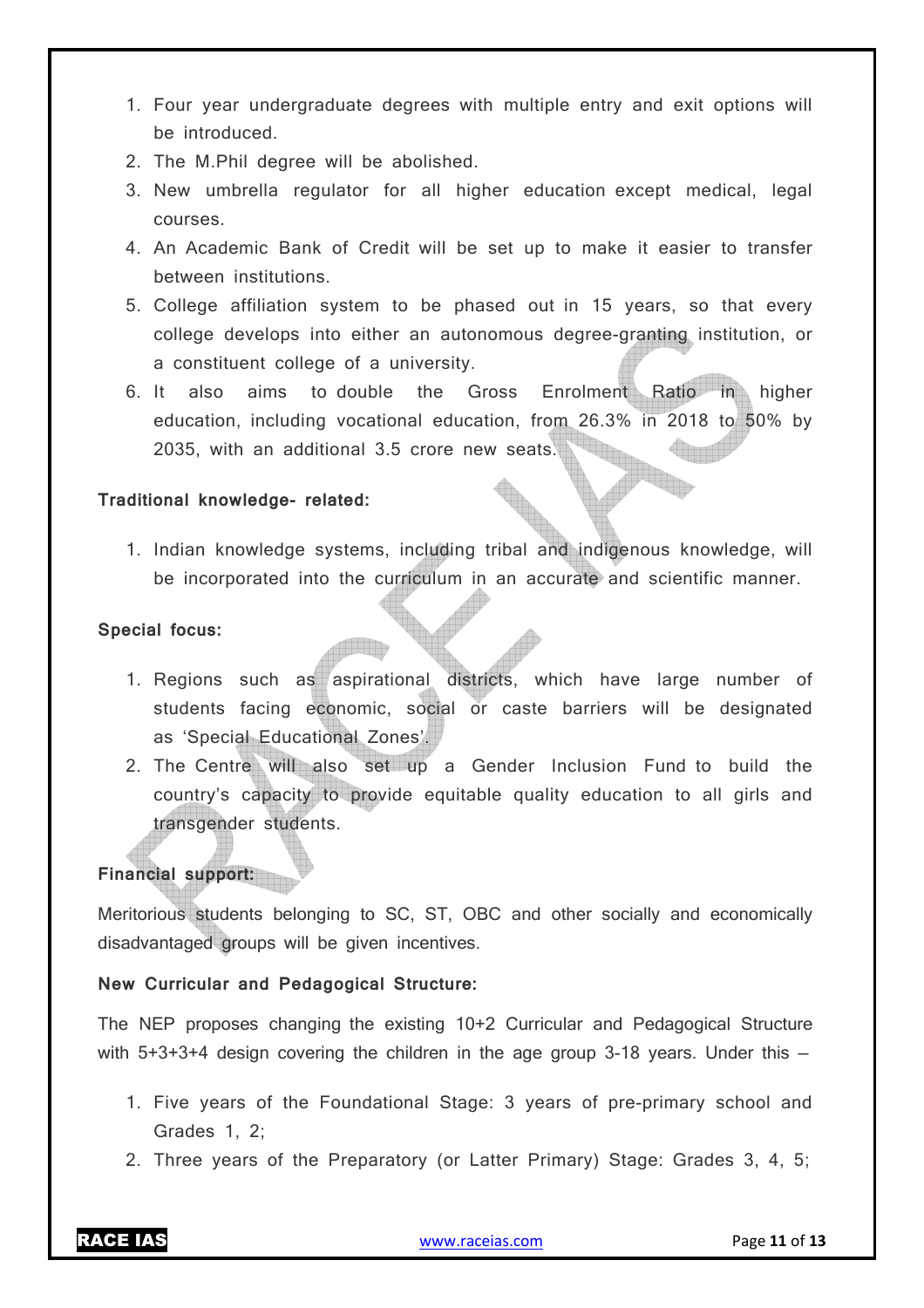- 3. Three years of the Middle (or Upper Primary) Stage: Grades 6, 7, 8;
- 4. Four years of the High (or Secondary) Stage: Grades 9, 10, 11, 12.

### **Challenges ahead:**

Since education is a concurrent subject most states have their own school boards. Therefore, state governments would have to be brought on board for actual implementation of this decision.

#### **Sources: the Hindu.**

# **ADIGRAMS:**

The Ministry of Tribal Affairs (MoTA) had recently organised a workshop in Jharkhand on ADIGRAMS (Adivasi Grants Management System).

- ADIGRAMS Portal will provide a central database for Ministry of Tribal Affairs and the State Tribal Development/ Welfare Department to access, interact and analyse up-to-date scheme wise Physical and financial information and progress.N
- The portal will enable the officials/stakeholders at Central, State, District, Block and village level to access, monitor and measure performance in a real-time basis and take decisions accordingly.

# **Global military expenditure:**

Total global military expenditure increased by 0.7 per cent in real terms in 2021, to reach \$2113 billion, according to new data on global military spending published today by the Stockholm International Peace Research Institute (SIPRI).

- The five largest spenders in 2021 were the United States, China, India, the United Kingdom and Russia, together accounting for 62 per cent of expenditure.
- India's military spending of \$76.6 billion ranked third highest in the world. This was up by 0.9 per cent from 2020 and by 33 per cent from 2012.
- The USA and China alone accounted for 52 per cent. China, the world's second largest spender.

# **Anang Tal:**